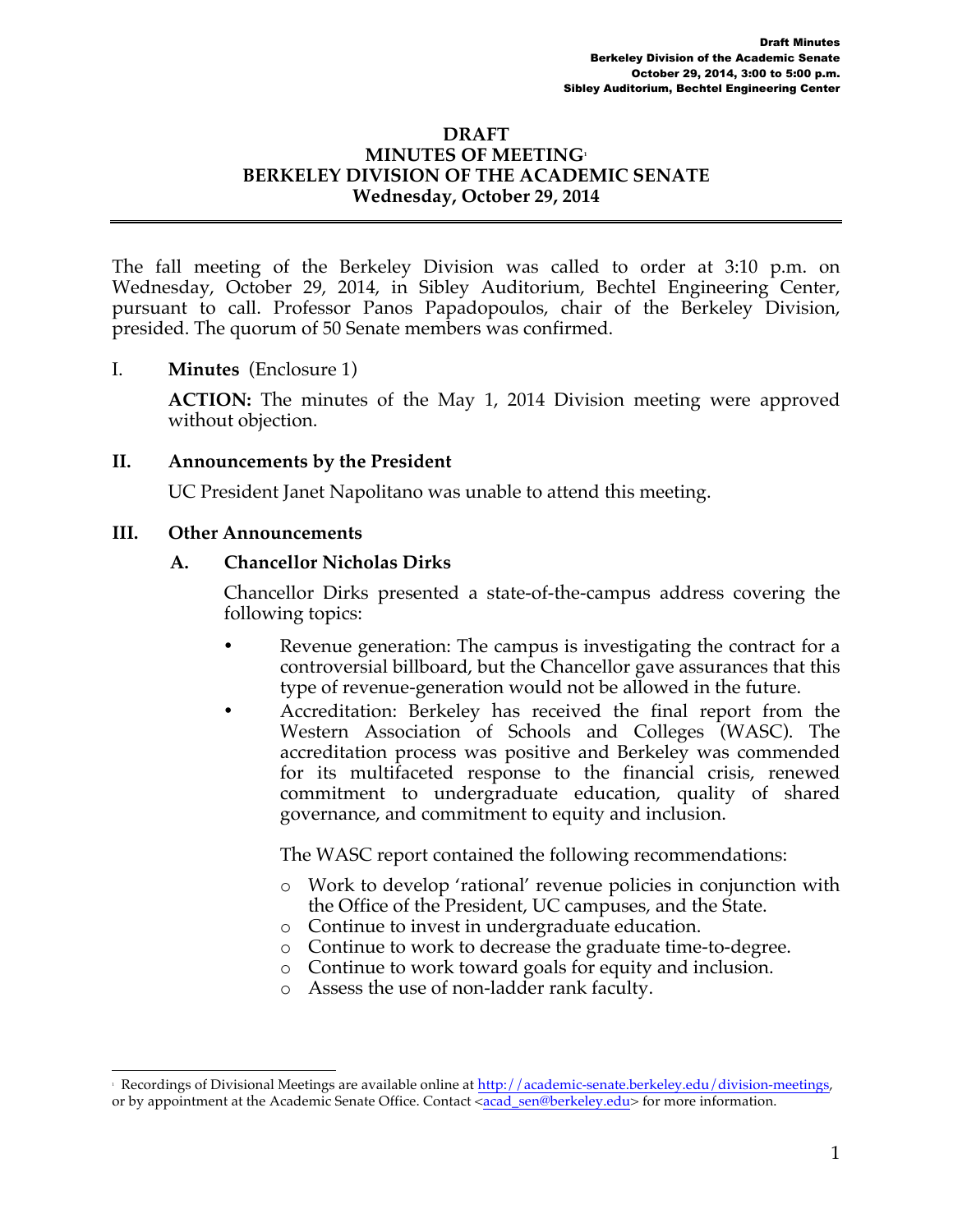The Chancellor commended Vice Chancellor for Undergraduate Education Catherine Koshland and her team for their work in producing the self-study report and coordinating the site visit.

- Berkeley Global Campus at Richmond Bay (BGC): Richmond Bay is being conceptualized as the first international research center created by an American institution in the U.S. BGC is envisioned to be a research hub connecting international partner institutions and public and private organizations, including Lawrence Berkeley National Laboratory, with the main campus. BGC will offer new educational and research opportunities to students; initial programs are planned for the master's level. Development will also involve the local Richmond community. The Chancellor called for the faculty's support for this ambitious endeavor.
	- Intercollegiate athletics (IA): The recommendations of the Chancellor's Task Force on Academics and Athletics are being implemented. The Chancellor commended those involved in that effort, including Professor Emerita Margaret Conkey, who chaired the task force. The Committee on Admissions, Enrollment, and Preparatory Education (AEPE) was also highly commended for their efforts in realigning the IA admissions policy. The campus is committed to supporting student-athletes in their academic goals and the student experience.

## **B. Berkeley Division Chair Panos Papadopoulos**

Division Chair Papadopoulos highlighted crucial issues under consideration by the Senate:

- IA student admissions: Division Chair Papadopoulos also highly commended the AEPE co-chairs, Tom Goldstein and Richard Rhodes, for their work on the new admissions policy for studentathletes. The new policy is available on the Senate website.
- Library: The Senate is actively participating in the search for a new University Librarian. The faculty are invited to submit nominations using the form accessible on the Senate's website.
- Campus Shared Services (CSS): Division Chair Papadopoulos shared a Powerpoint presentation of the summary results of a faculty survey on CSS. The survey, with 510 responses, revealed broad systemic problems with several CSS processes. The Senate is willing to continue working with the administration to address these problems. He thanked Professor Nancy Wallace, chair of the Committee on Academic Planning and Resource Allocation (CAPRA), and Division Vice Chair Benjamin Hermalin for their diligent work on the survey.

#### **C. Graduate Assembly (GA) Campus Affairs Vice President Sanaz Mobasseri**

GA Vice President Sanaz Mobasseri is a third-year doctoral student in the Haas School of Business, and holds a Master's in Public Policy from Berkeley.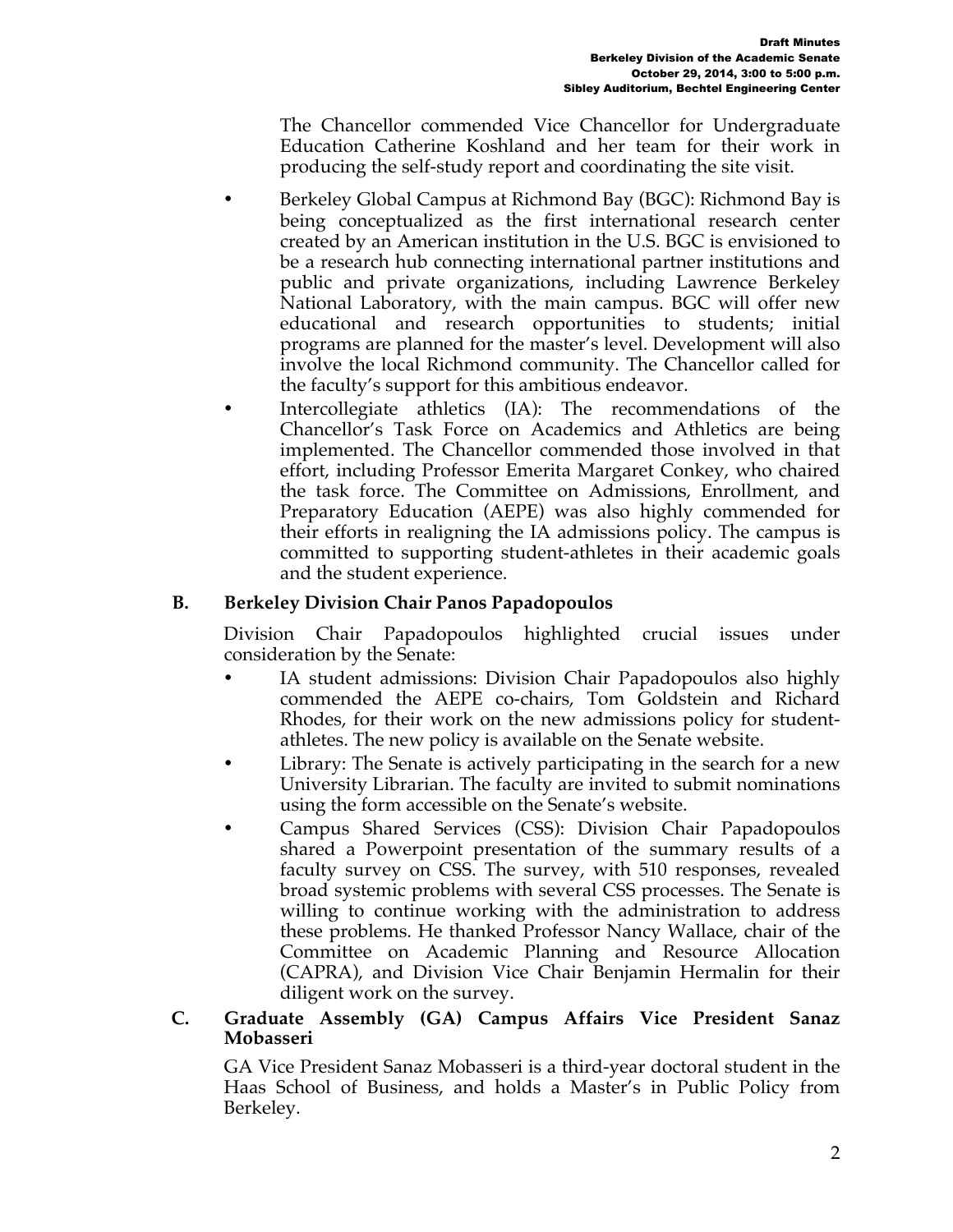She highlighted areas prioritized by the GA this year:

- Professional development: The GA is working to improve professional development for graduate students. Students, particularly women and ethnic/racial minorities, consistently report feeling discouraged from pursuing non-academic career paths. The GA asks that faculty incorporate professional development into annual academic progress reviews, and refer graduate and postdoctoral students to Berkeley alumni in both academic and non-academic roles.
- Diversity: The GA has held town halls regarding the effect of low faculty diversity on the graduate student experience. The GA recommends that graduate students be invited to participate in faculty searches.
- Advocacy: The GA has begun to work on sexual violence issues with campus groups, and on expanding graduate student wellness programs beyond mental health. The GA also provides support for underrepresented groups of graduate students.

## **IV. Special Orders-Consent Calendar**

*For proposed legislative amendments, additions to the current text are noted by an underline; deletions to the current text are noted by a strikethrough line. Per Division bylaws the consent calendar is approved in the absence of a quorum.*

The Committee on Rules and Elections reviewed the following legislation and found the proposed bylaw and amendments to be consonant with Berkeley Division bylaws and regulations. Divisional Council approved the proposed bylaw and amendments.

**A. Proposed amendments to Berkeley Division Bylaw 4 governing Divisional Council**

At the spring 2014 Division meeting, the Berkeley Division approved a number of amendments to its bylaws to reorganize committees and improve Senate effectiveness. In addition to the approved changes, Senate leadership proposed adding the chair of the Committee on Faculty Welfare to Divisional Council (DIVCO). DIVCO approved the change in principle. The following proposed amendment codifies the change.

- **4. DIVISIONAL COUNCILi** (En. 10.89, CC. 3.92, 5.1.14; Am. 11.13.03, 11.8.07, 4.22.10)
	- **A. Composition**

The Divisional Council shall be composed of seventeen eighteen members as follows:

- **1.** The Chair and the Vice Chair of the Division, who are also Chair and Vice Chair of the Divisional Council.
- **2.** Chairs of the following Committees: Academic Planning and Resource Allocation Admissions, Enrollment, and Preparatory Education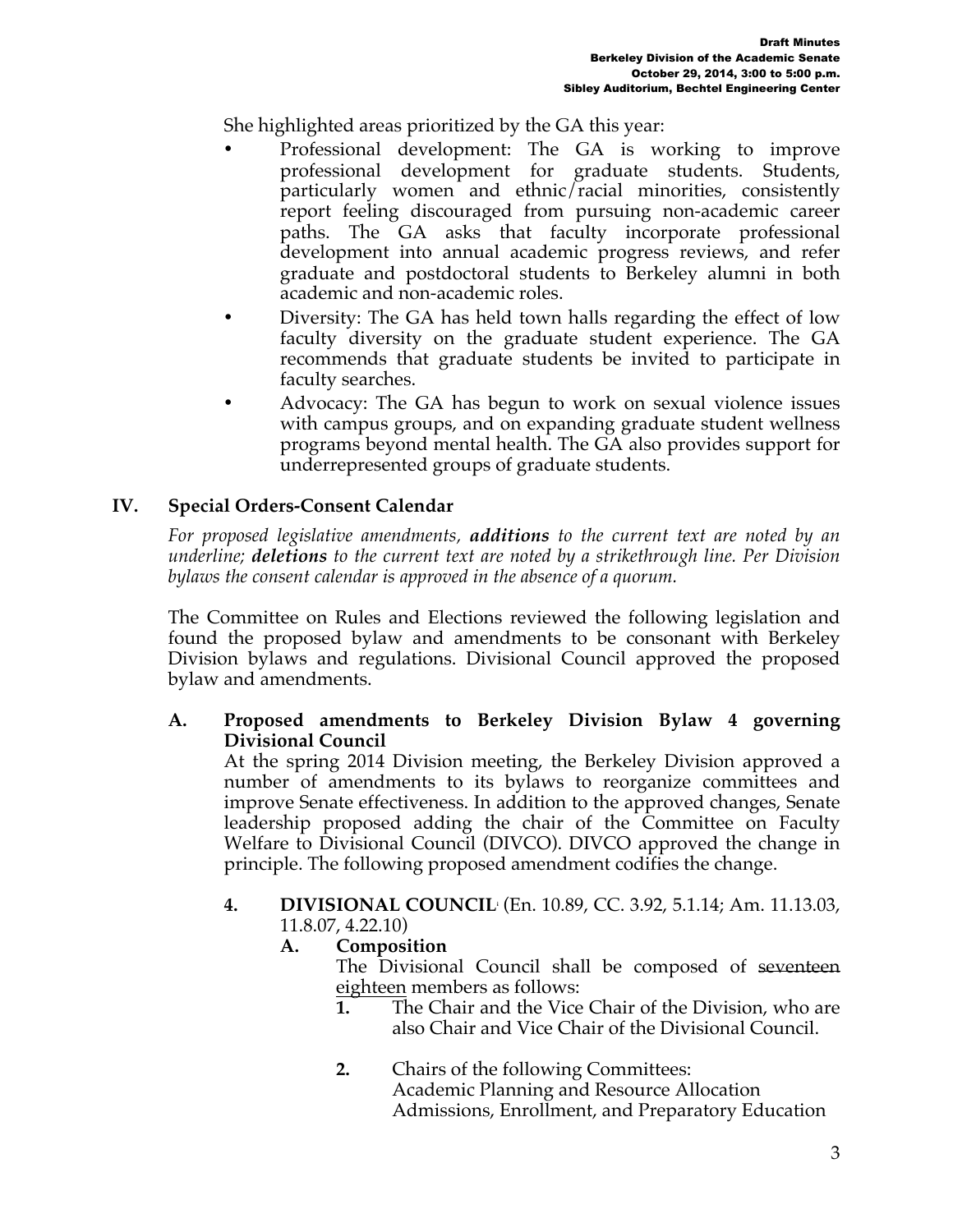Budget and Interdepartmental Relations **Committees** Courses of Instruction Diversity, Equity, and Campus Climate Educational Policy Faculty Welfare Graduate Council Research

**3.** Six At-Large members elected by the Division.

The Secretary of the Division serves as non-voting secretary to the Council.

### **B. Proposed amendments to Berkeley Division Bylaw 29 governing the Committee on Academic Freedom**

The Committee on Academic Freedom requests a change to its bylaw to facilitate the appointment process, and align it with other divisional committees.

## **29. ACADEMIC FREEDOM**

## **A. Membership**

This Committee has at least five Senate members and two student members.

**B. Duties**

The duty of this Committee is to study and report upon any conditions within or without the University which, in its judgment, may affect the academic freedom of the University, with particular reference to the acceptance of positions and resignations from positions in the University, and to the reputation of the University and of individual members of its faculty.

#### **C. Proposed withdrawal of Berkeley Division Bylaw 38 governing the Committee on International Education**

In 2010, Divisional Council suspended the Committee on International Education (CIE) in response to the findings of a task force charged with making recommendations about how the Berkeley Division should address international education issues. The task force recommendations were approved by DIVCO. The proposed withdrawal of the CIE bylaw reflects both implementation of a key task force recommendation, and current practice.

#### **38. INTERNATIONAL EDUCATION** (Am.11.88, 10.19.00, 4.29.04) **A. Membership**

This Committee has at least seven Senate members, one of whom shall also be a member of the Committee on Educational Policy; as ex-officio members, the Associate Director of the Institute of International Studies, the Director of the Berkeley Programs for Study Abroad, and two student members (one undergraduate and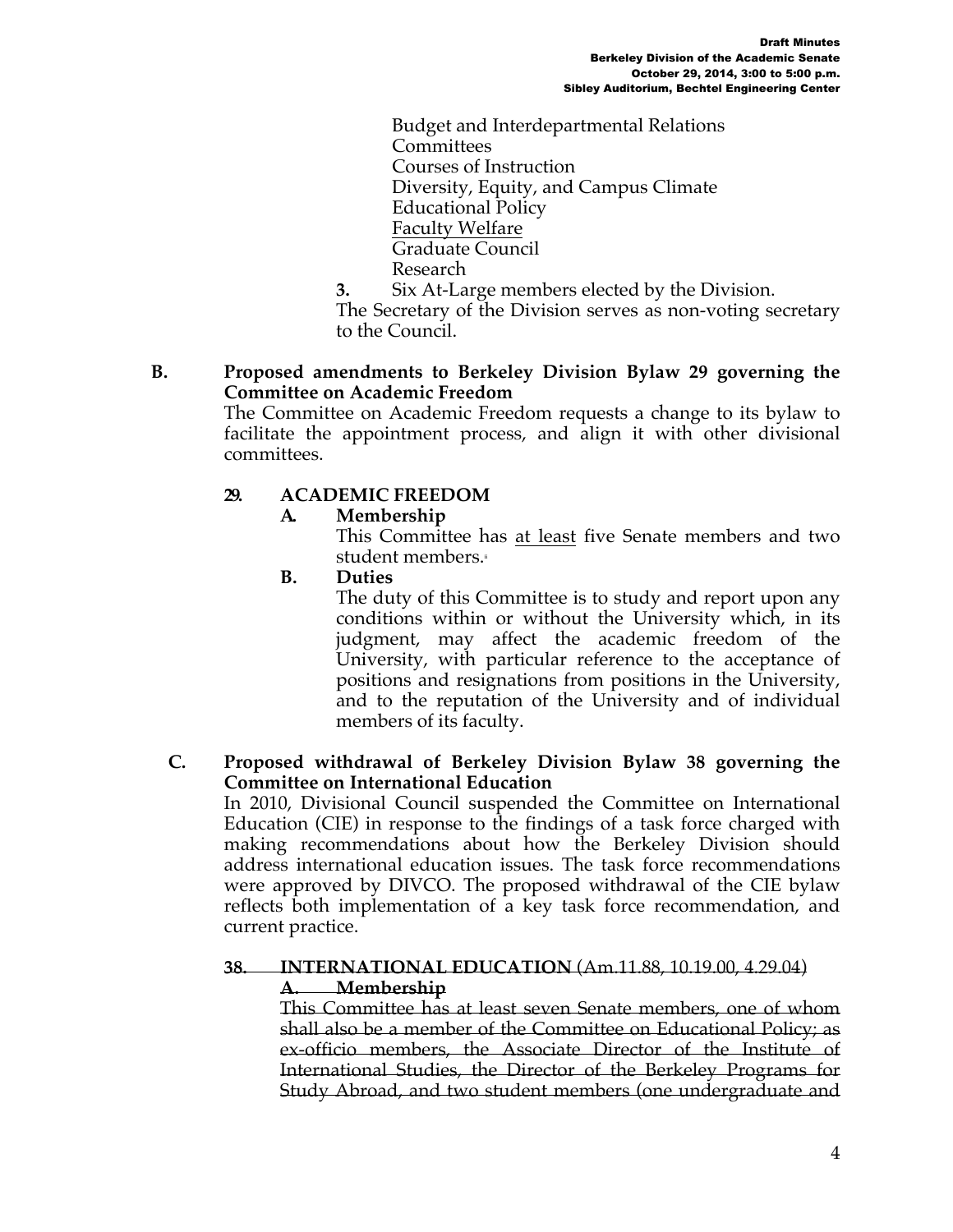one graduate) appointed in accordance with By-Law 13.C. The Committee has a Chair and a Vice Chair. (CC. 10.12.09)

#### **B. Definition**

For the purpose of this bylaw, "international education" shall be defined as university programs outside the United States in which Berkeley students are enrolled.

**C. Duties**

This Committee:

1. Advises the Senate and the Chancellor on matters related to international education and the status and welfare of international students and scholars on the Berkeley campus;

2. Advises and consults with the Associate Director of the Institute of International Studies, the Director of Berkeley Programs for Study Abroad, and the Director of Berkeley International Office (CC. 10.1.07, 10.12.09);

Initiates policy recommendations regarding international education, including the Education Abroad Program and the status and welfare of international students and scholars on the Berkeley campus; and

4. Provides guidance, advice, and oversight regarding all academic matters related to international education. These matters include issues related to the Education Abroad Program, such as student selection, selection of Study Center Directors, and reviews of Study Centers.

### **D. Proposed Berkeley Division bylaw for an Undergraduate Council**

The proposed Undergraduate Council (UGC) would be a new council of the Senate that would be charged with oversight of matters related exclusively to the welfare of undergraduate students. These include, but are not limited to, the review of academic units that offer undergraduate programs (a task presently delegated to CEP) and the approval of new undergraduate degrees and other undergraduate programs, student life issues revolving around residential living, mentorship and counseling, health and wellness, etc. The council would be also actively involved in the deliberations of the recently launched Undergraduate Initiative.

The objective of UGC is two-fold: first, to provide a single "voice" of the Senate on matters related to the undergraduate experience in and out of the classroom, and, second, to meaningfully expand the Senate's participation in shared governance with respect to undergraduate affairs.

### **UNDERGRADUATE COUNCIL**

### **A. Membership**

This Committee consists of at least twelve Senate members, the President of the Associated Students of the University of California (Berkeley), *ex officio*, and two undergraduate student members. The Chair of the Committee on Undergraduate Scholarships, Honors, and Financial Aid and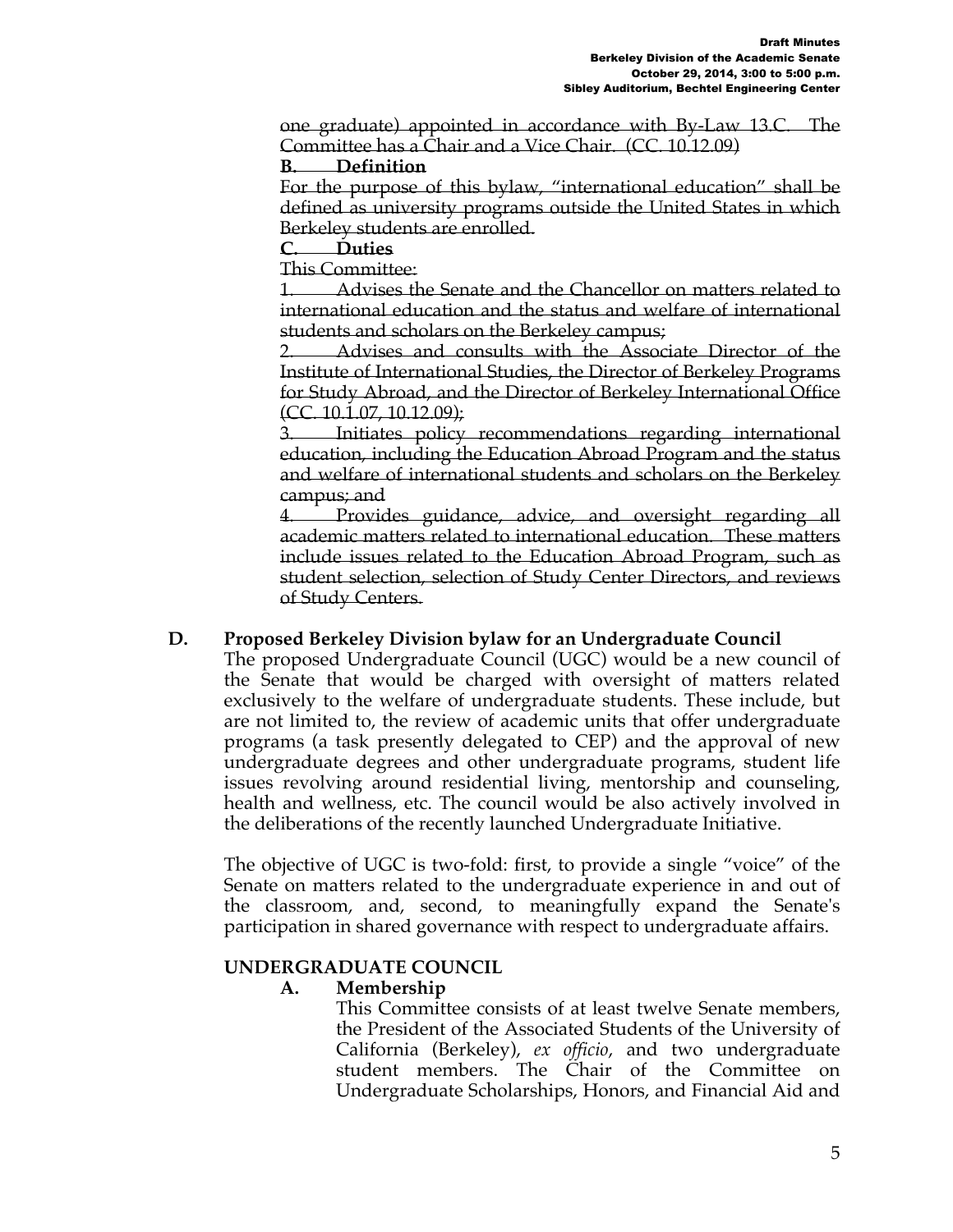a Senate member of the Committee on Educational Policy are *ex officio* members of this Committee.

# **B. Duties**

- Advises the Senate on matters related to undergraduate curriculum development.
- Participates in the periodic review of undergraduate majors sponsored by departments and schools.
- Reviews proposals for new undergraduate majors and specializations.
- Advises the Senate on issues related to the quality of undergraduate student life, including residential living, mentorship and counseling, health and wellness.
- Through the Committee on Undergraduate Scholarships, Honors, and Financial Aid, recommends to the Chancellor policies related to awarding undergraduate financial aid and scholarships, and setting criteria for the award of undergraduate honors.

### **E. Proposed amendments to Berkeley Division Regulation 402 governing honors in the College of Chemistry**

The faculty of the College of Chemistry voted to amend its regulation governing honors. The proposed amendments are intended to give the faculty of each department flexibility to either award only honors, or three different levels of honors. The required GPA of 3.4 was chosen because this is currently the minimum GPA that allows students to take honors research courses.

# **402. HONORS (Am. 3.83)**

# **A. Honor Student**

An honor student is one who meets the minimum limitations for honor students set forth in Regulation A270.

### **B. Undergraduate Research**

The course in undergraduate research is normally limited to honor students. Exceptions may be made upon approval by the Dean.

# **C. Privileges**

Honor students may be granted such further privileges as the Committee on Honors determines.

#### **D. Committee on Honors**

From among the honor students who have engaged in undergraduate research or other advanced work approved by the Committee on Honors, the Committee designates those to receive honors at graduation, in accordance with Regulation A270.

Members of the Academic Senate who are members of the department in charge of each major constitute the Committee on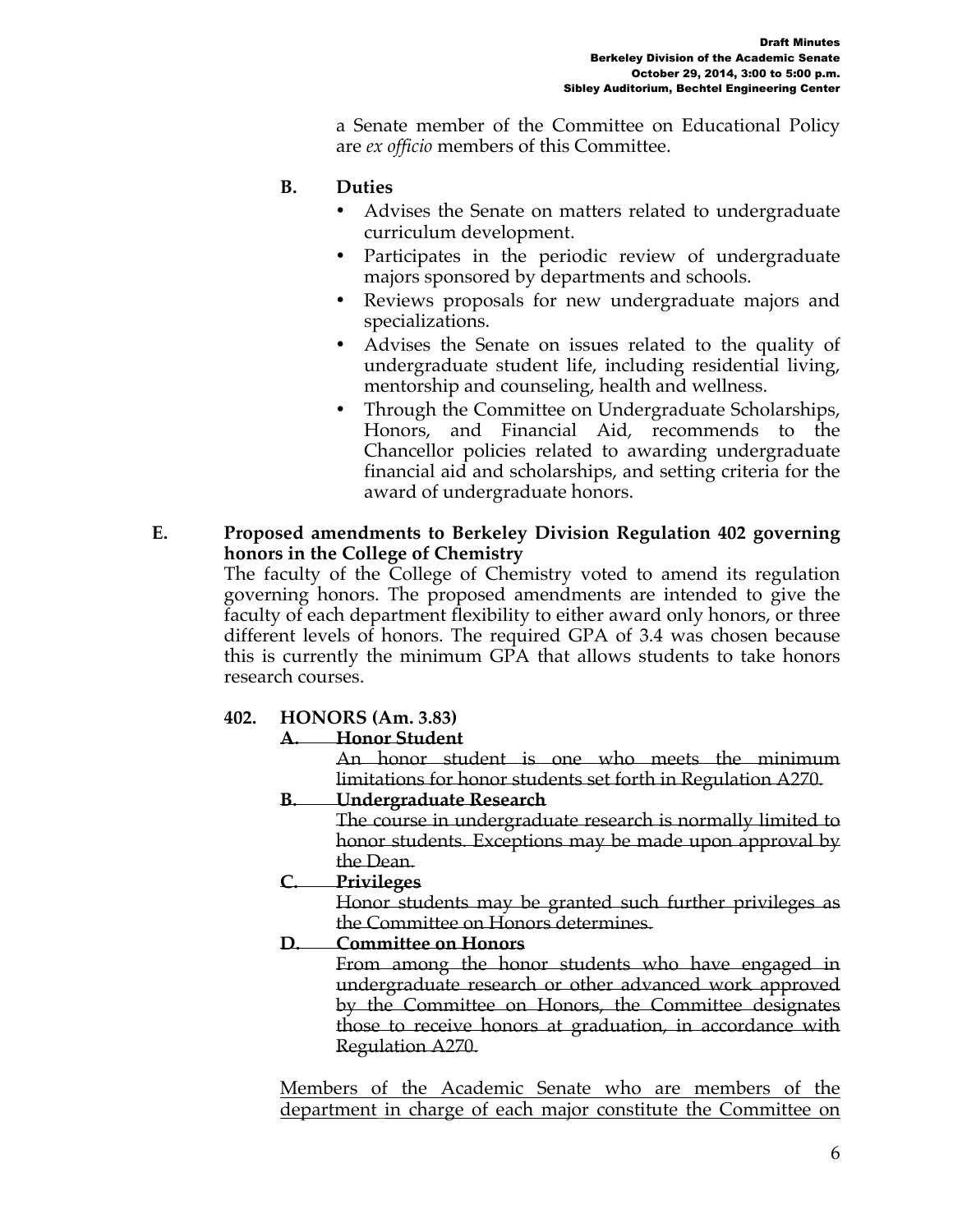Honors for that major. Each such committee is delegated the authority to prescribe criteria for enrollment in the Honors Program of that major and criteria for honors with the Bachelor's Degree, subject to Regulation A270.

At any time not later than the first semester of the senior year, a student may be enrolled in the Honors Program if the student has an overall grade-point average of **3.40** or higher, and meets further conditions as the Committee on Honors for that major prescribes. In special cases, other students may so enroll by permission of the Committee on Honors of that major.

- A. A student must have completed the Honors Program of a major to be eligible for Honors with the Bachelor's Degree.
- B. Honors with the Bachelor's Degree may be either Honors, High Honors, or Highest Honors. The criteria to be used in determining whether students receive honors at graduation and the level of honors to be awarded are determined by the department in charge of the major. However, to graduate with Honors in the major, students must have an overall grade-point average of **3.40** or higher on their record in the University.
- C. Candidates who receive Honors with the Bachelor's Degree shall be so designated in their diplomas and in the List of Certificates, Degrees, and Honors, together with specification of their respective major programs and grade of Honors.

**ACTION:** The Consent Calendar was approved as presented.

- **V. Reports of Special Committees (None)**
- **VI. Reports of Standing Committees (None)**
- **VII. Petitions of Students (None)**
- **VIII. Unfinished Business (None)**
- **IX. University and Faculty Welfare** 
	- **A. Update on the upcoming Capital campaign**

Vice Chancellor for University Relations Scott Biddy reported that Berkeley now has the highest growth in the rate of incoming cash flow among its peer institutions. Julie Hooper, newly-hired chief development officer, was introduced to speak about the new campaign being developed. The planning process will be comprehensive; the team will seek input from the Academic Senate and the UC Berkeley Foundation, and Ms. Hooper will also be invited to CAPRA.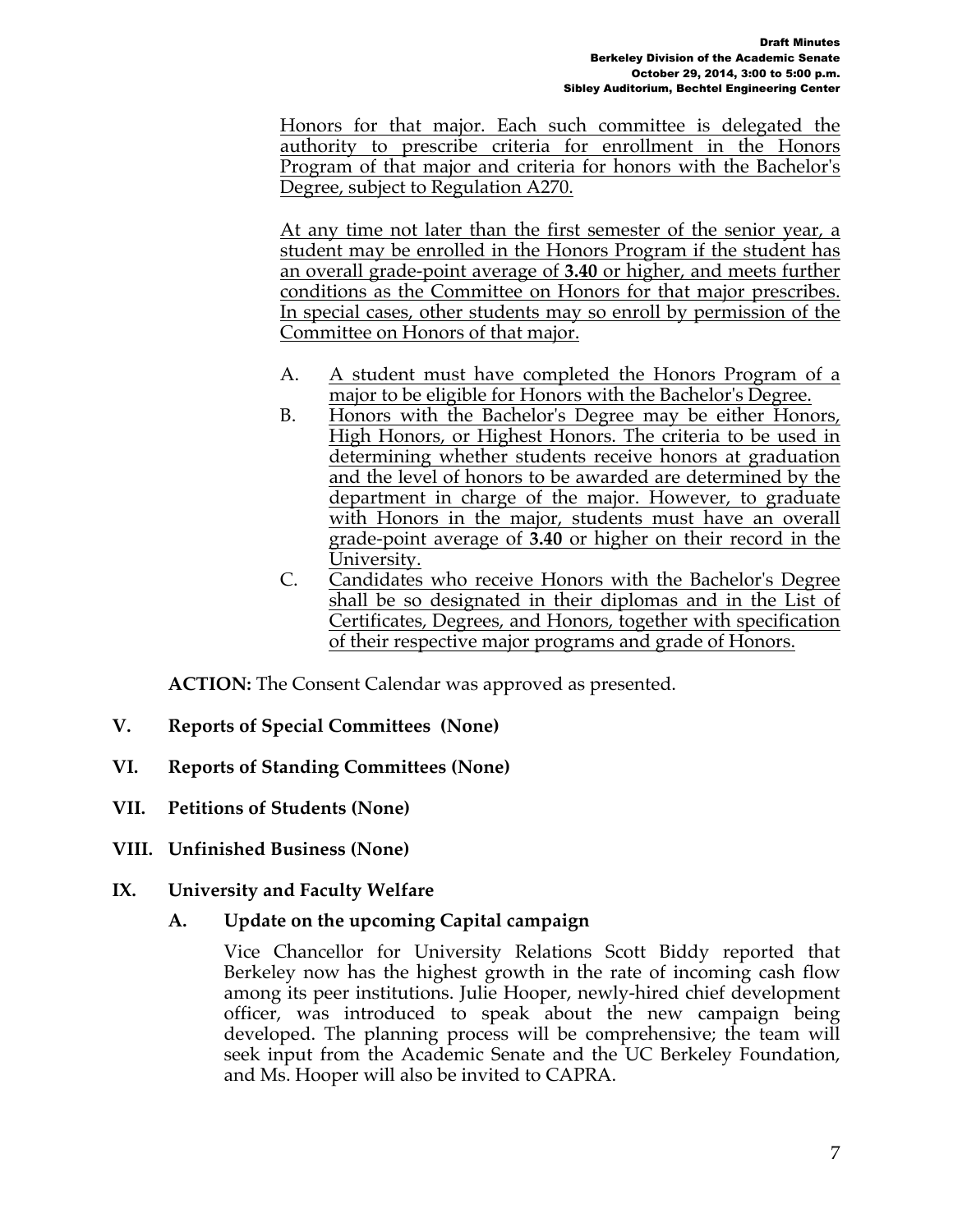## **B. Developing an academic strategic plan for UC Berkeley**

A panel discussion was held to define the scope of, and principles underlying the upcoming academic strategic planning process. With the loss of much state funding, the campus funding model and academic plan must be updated. The panelists represented a broad range of disciplines and perspectives: Professors Fiona Doyle (Materials Science and Engineering), Stephen Hinshaw (Psychology), Barbara Spackman (Italian Studies/Comparative Literature), and Birgitta Whaley (Chemistry). Professor Spackman was unable to attend, so her statement was presented by Division Vice Chair Benjamin Hermalin, moderator of the discussion.

Professor Doyle addressed what makes Berkeley stand out from other institutions; Berkeley's excellence combined with the values of service and compassion are inspirational. She outlined elements that she thought important in academic planning: scholarship, our students, and working toward increasing future collaborations, interdisciplinarity, and creativity.

In remarks presented by Vice Chair Hermalin, Professor Spackman emphasized the crucial role of the faculty in maintaining Berkeley's excellence. She serves as chair of the Committee on Budget and Interdepartmental Relations. She called attention to faculty retention and recommended the continuation of targeted decoupling in some form. Faculty collaboration across disciplines and new fields of inquiry should be encouraged. The optimal size of the faculty should be reevaluated. She also highlighted the financial challenges faced by arts and humanities disciplines.

Professor Whaley commented on: a) the increasingly interdisciplinary nature of modern scholarship and what is required to facilitate and substantiate new connections so that they will endure, and b) the extent to which faculty are increasingly required to multitask in order to cope with growing demands from all directions. Departments and campus will need to allocate resources equitably (across disciplines, hiring, compensation, leveraging allied institutions, etc.). Institutional support is crucial to addressing all of these issues, particularly for ensuring the sustainability of cross-disciplinary scholarship.

Professor Hinshaw highlighted five issues and challenges for the University:

- Avoid complacency strengthen Berkeley's competitiveness in faculty searches and faculty retention.
- Increase collaboration with other UC campuses.
- Incentivize connections between professional schools and other units, particularly the Letters and Sciences.
- Ensure the indirect cost recovery process is equitable, with greater transparency. All units, but particularly non-grant-based disciplines, need more stable funding.
- Find a way to work together and continue the forward momentum.